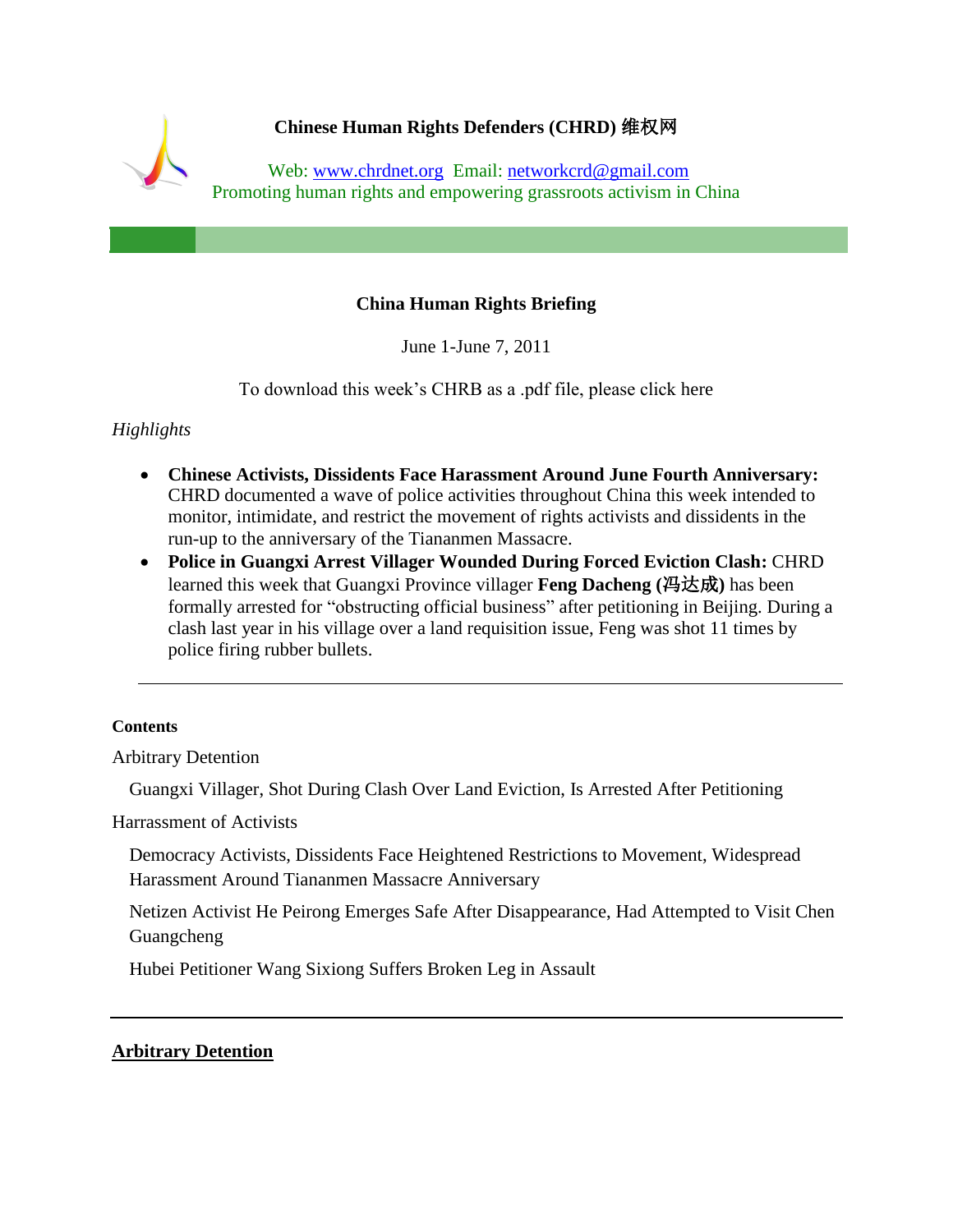# <span id="page-1-0"></span>**Guangxi Villager, Shot During Clash Over Land Eviction, Is Arrested After Petitioning**

CHRD learned on May 31 that **Feng Dacheng (**冯达成**)** a petitioner from Fangchenggang City, Guangxi Province, has been formally arrested on suspicion of "obstructing official business." Feng, who was seized by police from the Jianguomen Police Station while petitioning in Beijing on May 15, 2011, is currently being held in the Fangcheng Detention Center. Feng was wounded when police opened fire with rubber bullets on villagers in Fangchenggang during a clash over a land requisition on April 21, 2010. He was shot 11 times and spent 40 days recovering in the hospital. Villagers, including Feng, believed their land had been illegally requisitioned and were seeking to prevent local officials and developers from seizing it. During the confrontation, over a dozen villagers were injured (eight were badly injured), and four were arrested and later imprisoned for "obstructing official business." According to a fellow Fangchenggang resident, Feng was targeted by local police to prevent him from continuing to petition and to scare away other victims of the April 21 incident from petitioning.  $(CHRD)^{i}$ 

## <span id="page-1-1"></span>**Harrassment of Activists**

# <span id="page-1-2"></span>**Democracy Activists, Dissidents Face Heightened Restrictions to Movement, Widespread Harassment Around Tiananmen Massacre Anniversary**

Over the past week, CHRD learned of many cases of police harassment of activists and dissidents throughout China prior to the June Fourth anniversary<sup>ii</sup>:

In Beijing:

- On June 1, **Bao Tong (**鲍彤**)**, the 78-year-old former aide to CCP General Secretary Zhao Ziyang (赵紫阳), and his wife were taken away by national security officers.
- **Ding Zilin (**丁子霖**)**, founder of the Tiananmen Mothers group, and **Zhang Xianling (**张 先玲**)**, a member of the Tiananmen Mothers, were placed under soft detention at their homes on June 1.
- National security officials watched over the residence of **Gao Hongming (**高洪明**)**, which had police vehicles and plainclothes police stationed outside. A veteran of China's Democracy Wall Movement, Gao could not be contacted around the anniversary.
- On June 1, Beijing dissident **Zha Jianguo (**查建国**)** was questioned by national security officers from his district. The officers indicated that Zha could not write articles or conduct media interviews around June 4, and officers and vehicles were stationed downstairs from his home. Zha said that he would go on a one-day hunger strike on June 4 in commemoration of the Tiananmen massacre, just as he has done for many years.
- Other dissidents placed under soft detention included dissident **He Depu (**何德普**)** and writer **Liu Di (**刘荻**)**.
- On June 1, **Zhao Lianhai (**赵连海**)**, founder of the "Kidney Stones Babies" advocacy group, was intercepted by the police in Beijing while out with his wife and children. He and his family members were briefly held in a snack bar for four hours before they were released. After they returned home that evening, their electricity was cut off.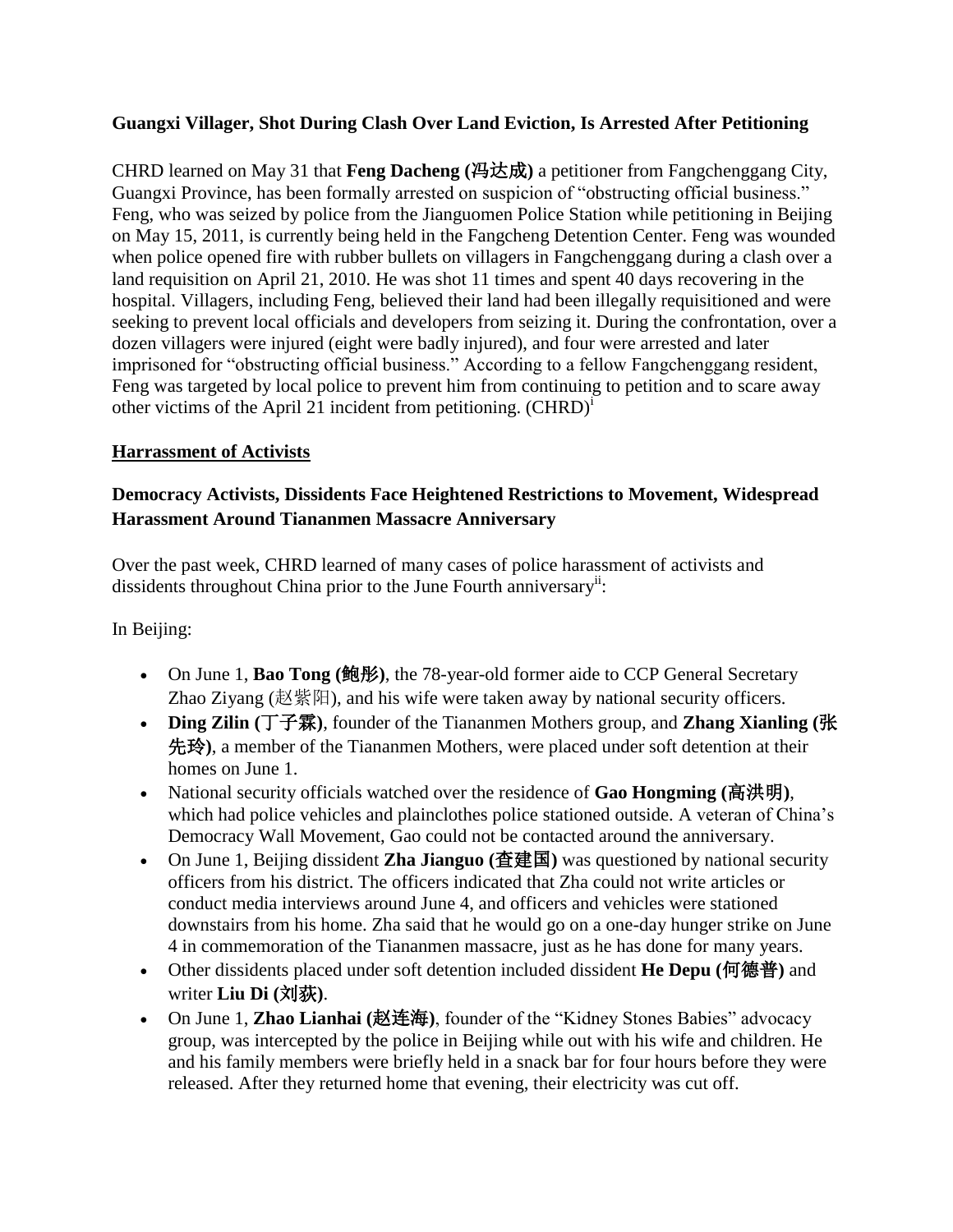- Many in Beijing were warned by police not to write about the massacre or take part in gatherings around June 4, including **Xia Yeliang (**夏业良**)**, a professor of economics at Peking University.
- On May 30, netizen **Zhang Chao (**张超**)** was questioned by national security and Internet security police officers.

Elsewhere in the country:

- On June 2, Guiyang dissident **Li Renke (**李任科**)** was forced by police to "travel" outside the city, and suffered injuries when officers from the Yan'an Zhong Road Police Station pushed him down two flights of stairs when expelling him from his home. Li, who is over 60 years old, was in great pain and had bleeding wounds, but police did not take him to the hospital for treatment. Li went missing for several days before police allowed him to go home on the evening of June 6. Not having health insurance, Li received only basic care at the hospital.
- When dragging off Li Renke, the police told him that they had already taken away other Guiyang dissidents and members of the Guiyang Human Rights Forum, including **Chen Xi (**陈西**)**, **Liao Shuangyuan (**廖双元**)**, and **Wu Yuqin (**吴玉琴**)**, none of whom could be contacted around June 4 and were believed to be under some kind of police control.
- On the afternoon of June 3, **Yang Hai (**杨海**)**, a democracy activist and student leader during the 1989 democracy movement, was forced to "travel" away from his home by national security forces from Xi'an City, Shaanxi Province. Yang's mother is currently in ill health and Yang has been responsible for her care, including administering medication on a daily basis.
- In Chongqing Municipality, national security officials placed retired teacher **Mu Jiayu (**穆家峪**)** under soft detention at his residence beginning June 3. Officers monitored him around the clock, following him when he went out and not allowing him to leave town.
- On June 1 in Nanjing City, Jiangsu Province, local national security officers called **Li Yong (**李勇**)**, a student participant in the 1989 democracy movement, and warned him not to stir up trouble during the anniversary period. Police also told Li that his cell phone and computer communications may be blocked during that time, and later that night his Internet access was cut off.
- In Qianjiang City, Hubei Province, there was increased police monitoring at the home and office of human rights activist **Yao Lifa (**姚立法**)**. Yao's home has been under 24 hour surveillance since February 20, 2011.
- On May 31, national security officers forcibly removed dissident **Zhang Jiankang (**张鉴 康**)** from his home in Xi'an City, Shaanxi Province, to take him on a "trip."
- On June 2, the well-known Chengdu performance artist and activist **Chen Yunfei (**陈云 飞**)** was placed under soft detention, with a large number of state security officers dispatched to prevent him from leaving his home.
- On the afternoon of June 2, a large number of officers subjected Wuhan dissident **Qin**  Yongmin (秦永敏) to soft detention in his home.
- **Dang Guan (**党管**)**, a dissident writer from Anhui and member of Independent Chinese PEN Center, was detained by police while on his way to Guangzhou to see friends, and subsequently was forced to return home by Anhui national security officers.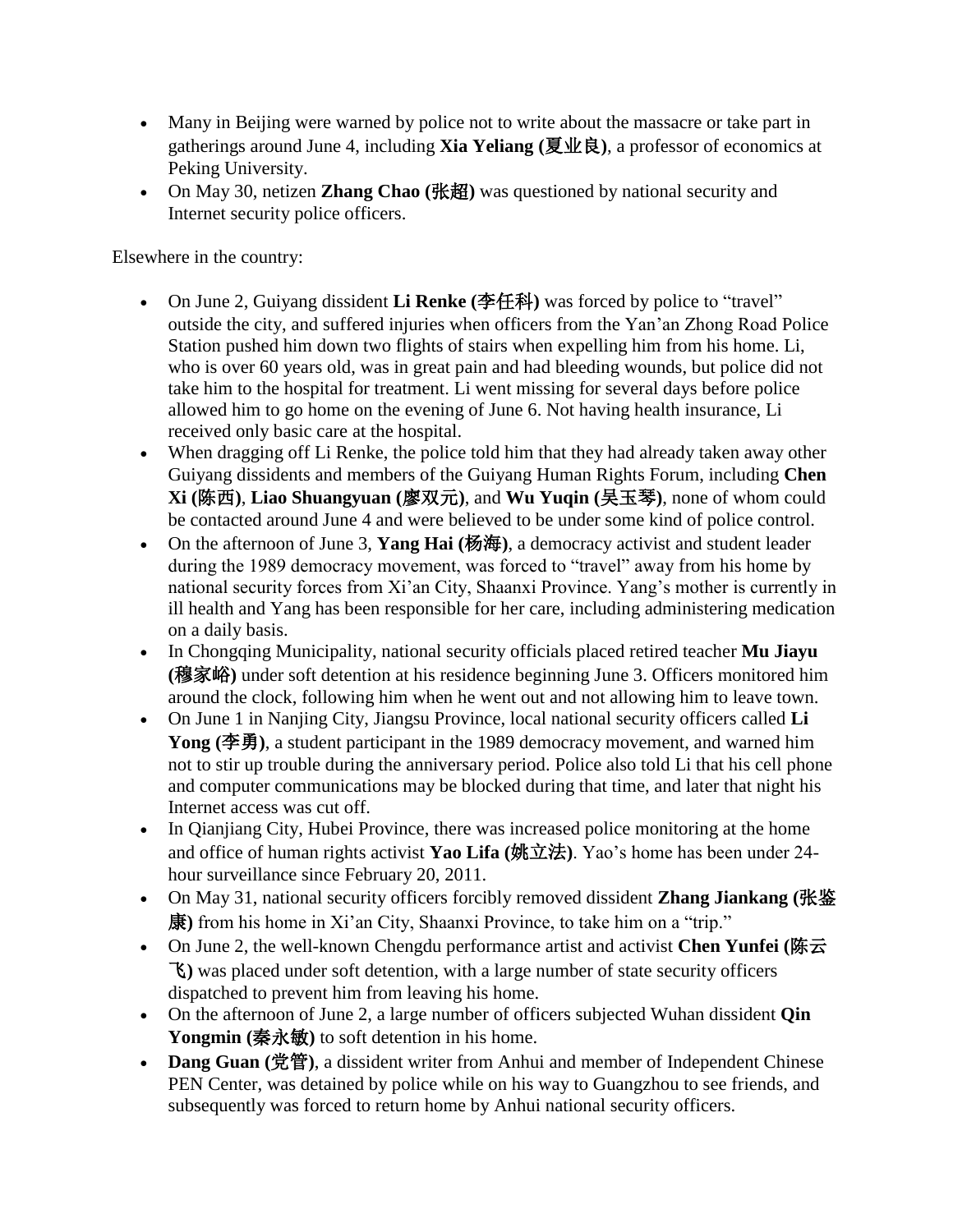- On the afternoon of June 2, Guangzhou poet **Wu Mingliang (**吴明良**)**, who writes under the name Langzi [浪子]) was called for "talks" by national security officers. Reportedly, he was taken away by police later that evening. Wu posts on Twitter under the name [@langzichn.](http://twitter.com/langzichn)
- Chongqing writer **Liang Xiwen (**梁西文**)** and democracy activist **Wang Ming (**王明**)**  were repeatedly warned by police not to leave their homes.
- On May 30, **He Shilin (**何士林**)**, an independent candidate for the local people's congress from Hangzhou, was questioned by the police.

# <span id="page-3-0"></span>**Netizen Activist He Peirong Emerges Safe After Disappearance, Had Attempted to Visit Chen Guangcheng**

On June 5, **He Peirong** (何培蓉, aka "Pearl" [珍珠]), a netizen activist from Nanjing, contacted friends and indicated that she was free after being held for five days in Linnan County, Linyi City, Shandong Province. He had originally gone to the area on May 31 to visit "barefoot" lawyer and activist **Chen Guangcheng (**陈光诚**)**, detained in his village home in Shuanghou Town since his release from prison in September 2010. After He was unable to enter the village because the entrance was heavily guarded and blocked by a new building, she went to confront officials at the county government office. About an hour after the officials left He, a group of unidentified individuals forced He into a van, where she was searched and robbed, and driven more than 100 kilometers away to Tancheng County, where she was involved in a traffic accident. Police officers in Tancheng then sent He back to Linnan County to report the accident. He said that, once there, she was taken to a local police station and then detained in a hotel room for several days until she was released on June 5. At the time of writing, several netizens had embarked for Shandong to meet He. When He went to visit Chen in January of this year, she also encountered harassment by the police; during that visit, they smashed her car and verbally abused and threatened her. (CHRD)<sup>iii</sup>

## <span id="page-3-1"></span>**Hubei Petitioner Wang Sixiong Suffers Broken Leg in Assault**

CHRD has learned that **Wang Sixiong (**王思雄**)**, a petitioner from Wuhan City, Hubei Province, suffered a leg fracture following his attempt to present grievances about compensation over land use to Chinese President Hu Jintao during Hu's recent local inspection tour. After being intercepted on June 2 at an appearance by Hu at Huazhong University of Science and Technology, Wang was taken away to the local police station and released the same day. The next day, Wang received a phone call from the Hubei Provincial Development and Reform Commission, asking him to pick up a document at the commission. However, he was taken away upon arrival to the commission building by village committee officials and Huashan police forces, who dragged him back to the police station for more questioning. They eventually let him go, but as Wang got off a public bus on his way home, thugs who had trailed behind in another vehicle beat him with rods and hammers, breaking his leg around the knee. According to Wang, the assailants shouted at him, saying that he will not be able to petition once he is disabled.  $(CHRD)^{iv}$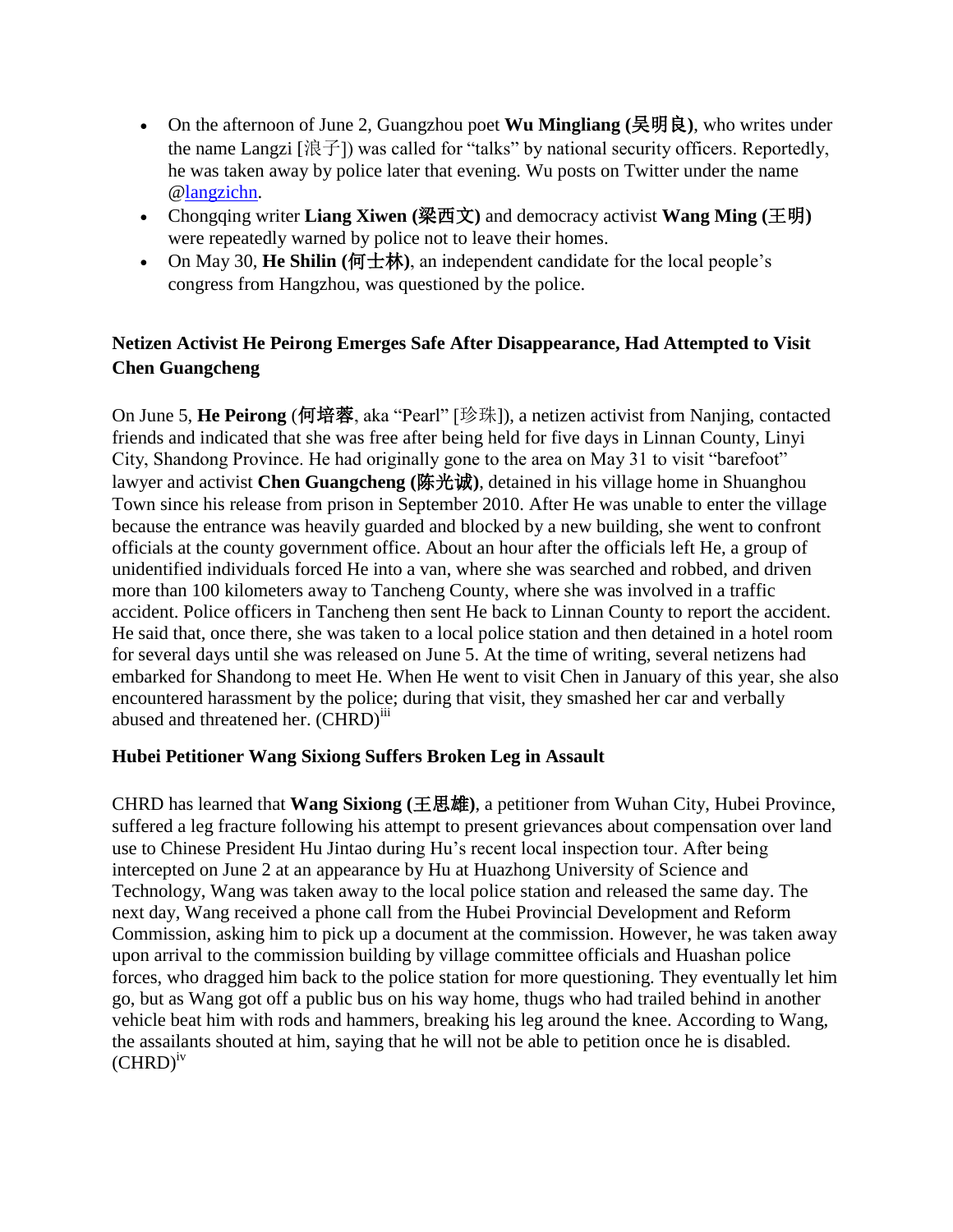### *Editors: Victor Clemens and David Smalls*

Follow us on Twitter: [@CHRDnet](http://twitter.com/#%21/CHRDnet)

#### [News updates from CHRD](http://www.chrdnet.org/)

l

Chinese Human Rights Defenders (CHRD) is a China-based, non-political, non-governmental network of grassroots and international activists promoting human rights and empowering grassroots activism in China. CHRD's objective is to support human rights activists in China, monitor human rights developments, and assist victims of human rights abuses. CHRD advocates approaches that are non-violent and based on rule of law. CHRD conducts research, provides information, organizes training, supports a program of small grants to human rights activists and researchers, and offers legal assistance.

*Chinese Human Rights Briefing* (CHRB) is a daily newsletter providing the latest information on China's human rights developments. Our information originates from Chinese human rights defenders and groups at the grassroots. CHRD is responsible for all information published in CHRB. A compilation of each week's CHRBs, updated daily, is available on our website.

Please feel free to use CHRD information, and please attribute it to CHRD when you do so.

To unsubscribe, please "Reply" to this mail with "unsubscribe" in the "Subject" line.

ii "Many Dissidents in Beijing Have Been Subjected to Soft Detention and Have their Freedom Restricted" (北京多 位异议人士被上岗限制自 由), June 1, 2011[, http://wqw2010.blogspot.com/2011/06/blog-post\\_7737.html;](http://wqw2010.blogspot.com/2011/06/blog-post_7737.html) "As June 4 Approaches, Strict Control to Suppress Dissent Intensifies across the Country" (六四将临,全 国严控打压 升级), June 2, 2011, [http://wqw2010.blogspot.com/2011/06/blog-post\\_9483.html;](http://wqw2010.blogspot.com/2011/06/blog-post_9483.html) "As June 4 Approaches, Strict Control to Suppress Dissent Intensifies Across the Country (Continued)," (六四将临,全国严控打压升级 (续)), June 3, 2011, [http://wqw2010.blogspot.com/2011/06/blog-post\\_5197.html;](http://wqw2010.blogspot.com/2011/06/blog-post_5197.html) "Guizhou Human Rights Forum Expresses Outrage Over Injuries to Li Renke at Hands of Public Security," (贵州人权论坛: 强烈抗议贵州 公安对李任科先 生的伤害! ), June 7, 2011[, http://wqw2010.blogspot.com/2011/06/blog-post\\_1420.html](http://wqw2010.blogspot.com/2011/06/blog-post_1420.html)

iii "He Peirong Robbed, Has Limits Placed on Her Freedom When Visiting Chen Guangcheng," (何培蓉探访陈光 诚遭遇抢劫车祸, 被限制人身自由), June 7, 2011[, http://wqw2010.blogspot.com/2011/06/blog-post\\_07.html;](http://wqw2010.blogspot.com/2011/06/blog-post_07.html) "Nanjing He Peirong Visits Chen Guangcheng, Attracts Widespread Concern as She Falls out of Contact" (南京何 培蓉探访陈光诚,与外界失去联 系引各界关注), June 2, 2011[, http://wqw2010.blogspot.com/2011/06/blog](http://wqw2010.blogspot.com/2011/06/blog-post_9730.html)[post\\_9730.html](http://wqw2010.blogspot.com/2011/06/blog-post_9730.html)

<sup>&</sup>lt;sup>i</sup> "Guangxi April 21 Violent Incident: Feng Dacheng, Shot 11 Times, Arrested" (广西 4·21 征地血案: 中 11 弹的 冯达成被捕), June 1, 2011,<http://wqw2010.blogspot.com/2011/05/42111.html>